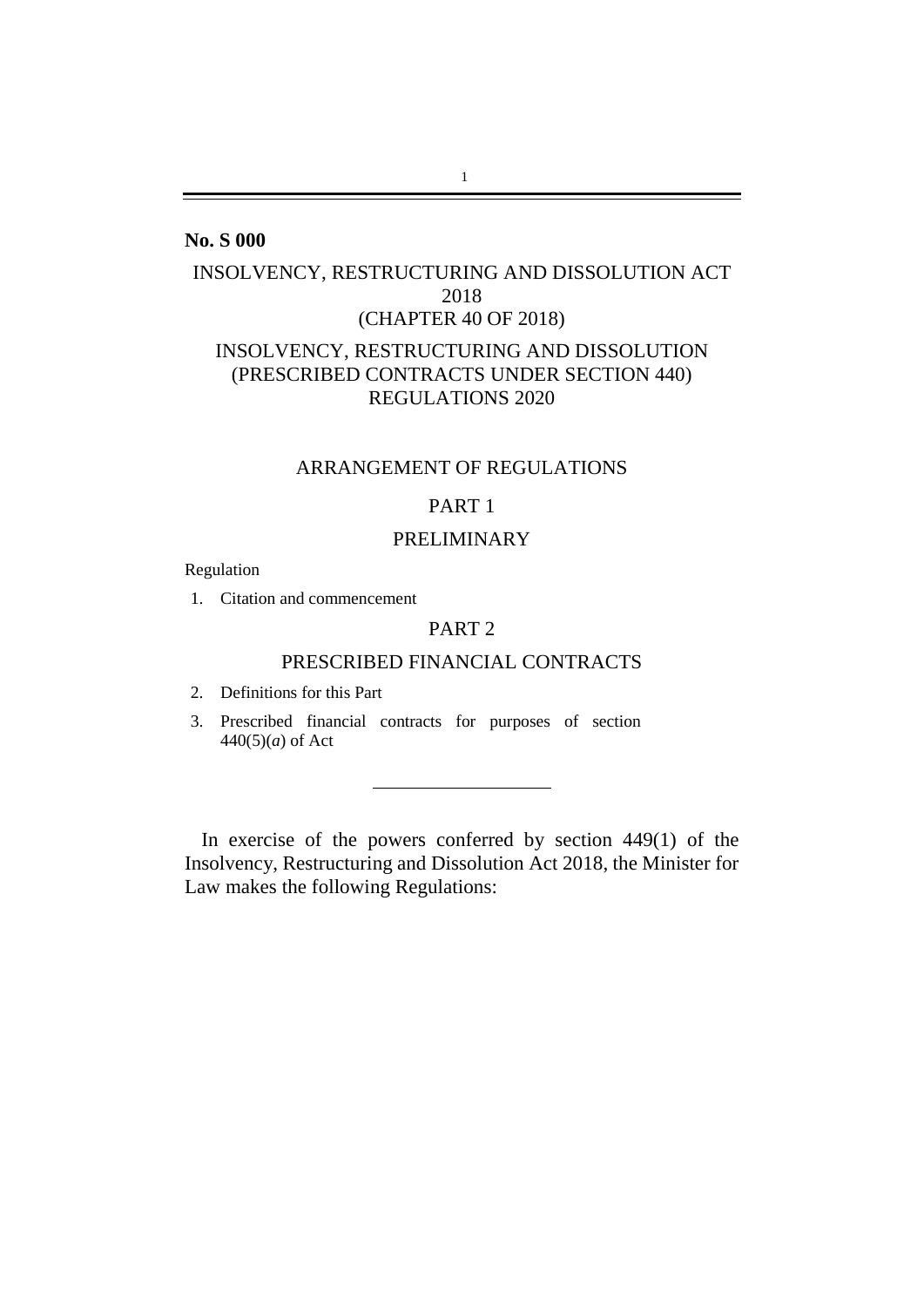## PART 1

# PRELIMINARY

#### **Citation and commencement**

<span id="page-1-0"></span>**1.** These Regulations are the Insolvency, Restructuring and Dissolution (Prescribed Contracts under Section 440) Regulations 2020 and come into operation on [insert date of commencement].

### PART 2

### PRESCRIBED FINANCIAL CONTRACTS

### <span id="page-1-2"></span><span id="page-1-1"></span>**Definitions for this Part**

- **2.** In this Part, unless the context otherwise requires
	- "approved clearing house", "approved exchange", "licensed foreign trade repository", "licensed trade repository", "listing rules", "overseas exchange", "recognised clearing house", "recognised market operator" and "spot contract" have the respective meanings given by section 2(1) of the Securities and Futures Act (Cap. 289);
	- "business rules", in relation to an approved exchange, a licensed trade repository, a licensed foreign trade repository, an approved clearing house, a recognised clearing house or a recognised market operator, has the meaning given by section 2(1) of the Securities and Futures Act;

*[Adapted from definition of "business rules" in section 2(1), SFA]*

- "Central Depository System" and "depository rules" have the respective meanings given by section 81SF of the Securities and Futures Act;
- "commodities lending or borrowing contract" means a contract under which a person (called in this definition the transferor) transfers [the legal interest in] any commodities to another person (called in this definition the transferee) subject to a commitment that the transferee will return equivalent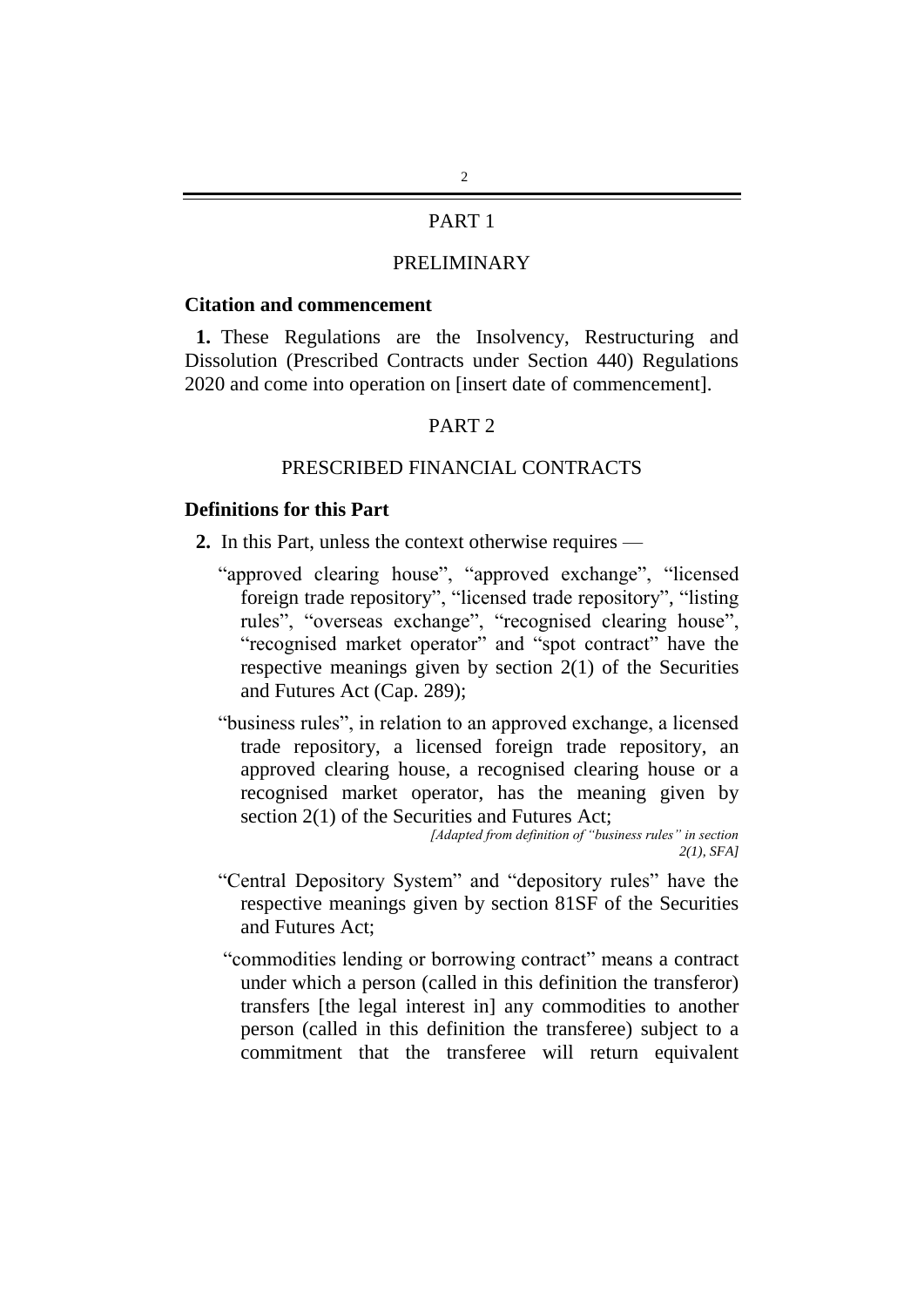commodities at some future date or when requested to do so by the transferor;

### **Specific Questions for Feedback 1:**

- 1. Specific feedback on the definition of "commodities lending or borrowing contract" is sought.
- 2. Views as to the need to include the words in square brackets (i.e. "the legal interest in") are sought.
- 3. The phrase "the legal interest in" is also found in the definition of "securities lending or repurchase agreement" in the Companies (Prescribed Arrangements) Regulations 2017.
- "cover pool", "covered bond" and "covered bond special purpose vehicle" have the respective meanings given by regulation [2] of the Insolvency, Restructuring and Dissolution (Prescribed Companies and Entities) Regulations 2020 (G.N. No. S X/2020);
- "derivatives contract", "master netting agreement", "securities contract" and "securities lending or repurchase agreement" have the respective meanings given by regulation [2] of the Insolvency, Restructuring and Dissolution (Prescribed Arrangements and Proceedings) Regulations 2020 (G.N. No. S X/2020);
- "designated system" has the meaning given by section 2(1) of the Payment and Settlement Systems (Finality and Netting) Act (Cap. 231);
- "designated systems operating rules", in relation to a designated system, means rules, regulations, by-laws or other similar body of written statements, by whatever name called, and whether or not contained in the constituent documents of the designated system, that govern the activities and conduct of —
	- (*a*) the designated system; and
	- (*b*) any other persons in relation to the designated system; *[Definition of "Rules" in section 2(1), Payment and Settlement Systems (Finality and Netting) Act]*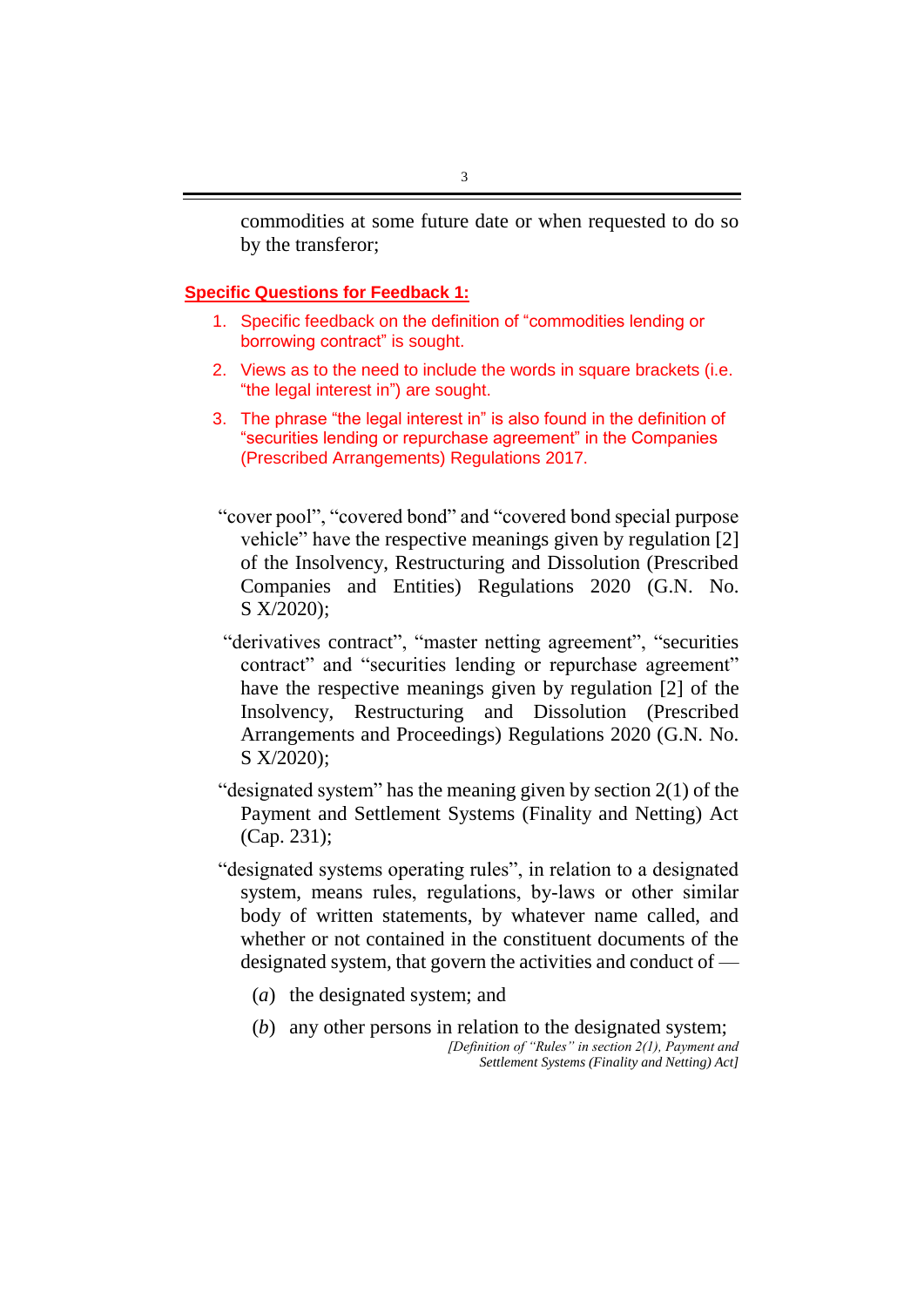- "member", in relation to a recognised clearing house or recognised market operator, has the meaning given by section 2(1) of the Securities and Futures Act;
- "netting arrangement" and "set-off arrangement" have the respective meanings given by section 61(1) of the Act;
- "operator", in relation to a designated system, means the person specified in the order mentioned in section 3(1) of the Payment and Settlement Systems (Finality and Netting) Act as the operator of the designated system;

*[Definition of "operator" in section 2(1), Payment and Settlement Systems (Finality and Netting) Act]*

"participant", in relation to a designated system, means a party to an arrangement that establishes the designated system;

*[Adapted from definition of "participant" in section 2(1), Payment and Settlement Systems (Finality and Netting) Act]*

- "participant", in relation to a licensed foreign trade repository, has the meaning given by section 2(1) of the Securities and Futures Act;
- ["system" has the meaning given by section  $2(1)$  of the Payment and Settlement Systems (Finality and Netting) Act.]

## <span id="page-3-0"></span>**Prescribed financial contracts for purposes of section 440(5)(***a***) of Act**

**3.** The following financial contracts are prescribed for the purposes of section  $440(5)(a)$  of the Act:

- (*a*) the business rules of an approved exchange, a licensed trade repository or an approved clearing house, which have effect as a contract by virtue of section 24, 46R or 67, respectively, of the Securities and Futures Act;
- (*b*) the business rules of a licensed foreign trade repository, recognised clearing house or recognised market operator which operate as a contract —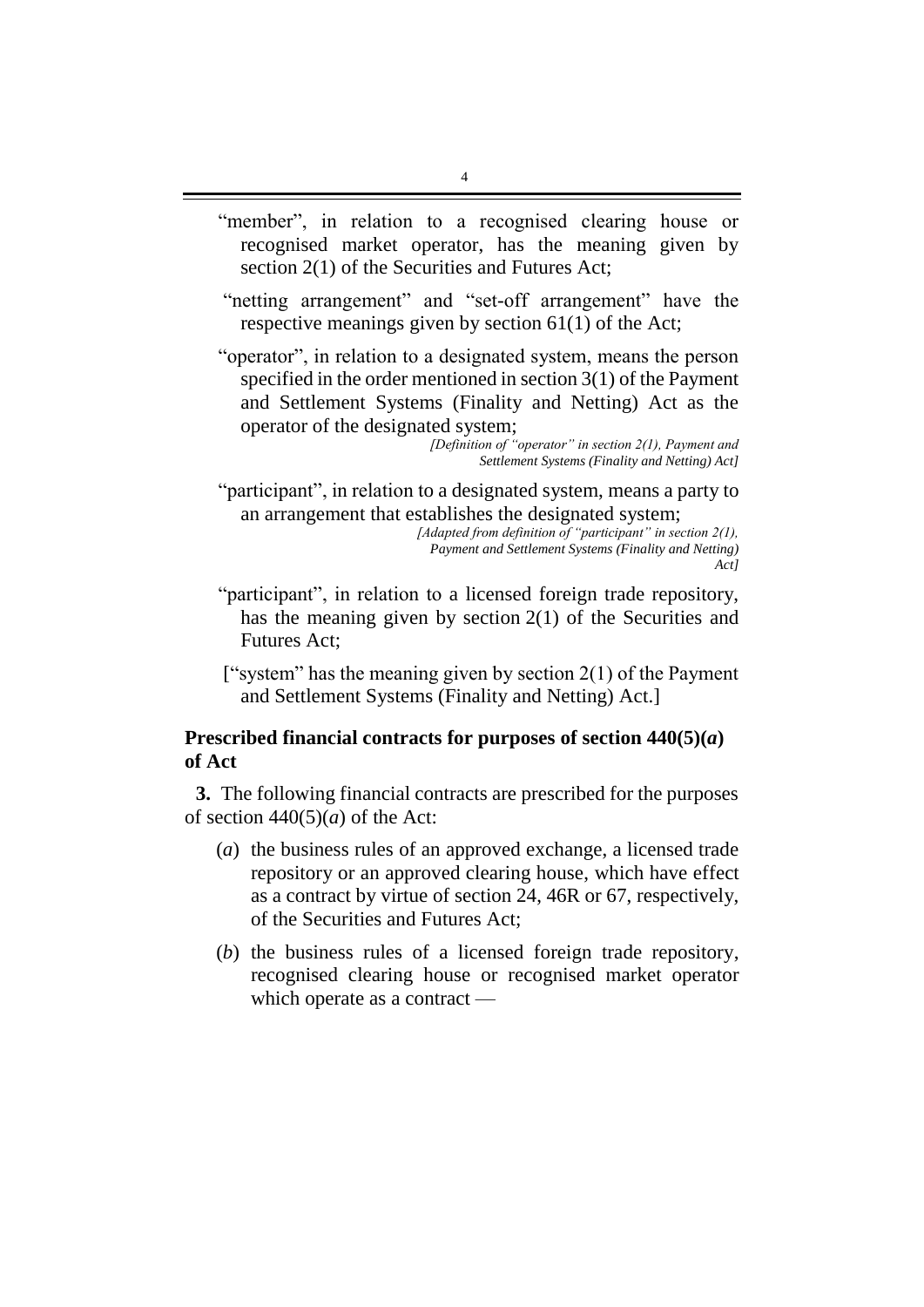- (i) between the licensed foreign trade repository and its participants, and between each participant and each other participant; or
- (ii) between the recognised clearing house or recognised market operator and its members, and between each member and each other member;
- (*c*) any contract between a recognised clearing house or recognised market operator and its members, or any contract between a licensed foreign trade repository and its participants, containing or incorporating by reference the business rules of the recognised clearing house, recognised market operator or licensed foreign trade repository, as the case may be;
- (*d*) the depository rules (as may be amended from time to time) in relation to the operation of the Central Depository System, which have the same force and effect as if made by an approved exchange under section 81ST of the Securities and Futures Act, and have effect as a contract by virtue of section 24 of that Act;
- (*e*) any contract between the operator of a designated system and a participant of the designated system containing or incorporating by reference the designated system operating rules of the designated system;
- (*f*) any derivatives contract, [securities contract,] master netting agreement, securities lending or repurchase agreement, commodities lending or borrowing contract, margin lending agreement or spot contract, that contains a netting arrangement or set-off arrangement;
- (*g*) any contract that creates a mortgage, charge, pledge, lien or other type of security interest that is recognised by law, being a mortgage, charge, pledge, lien or other security interest that secures an obligation under a contract or an agreement mentioned in paragraph (*f*);
- (*h*) [any securities contract;]